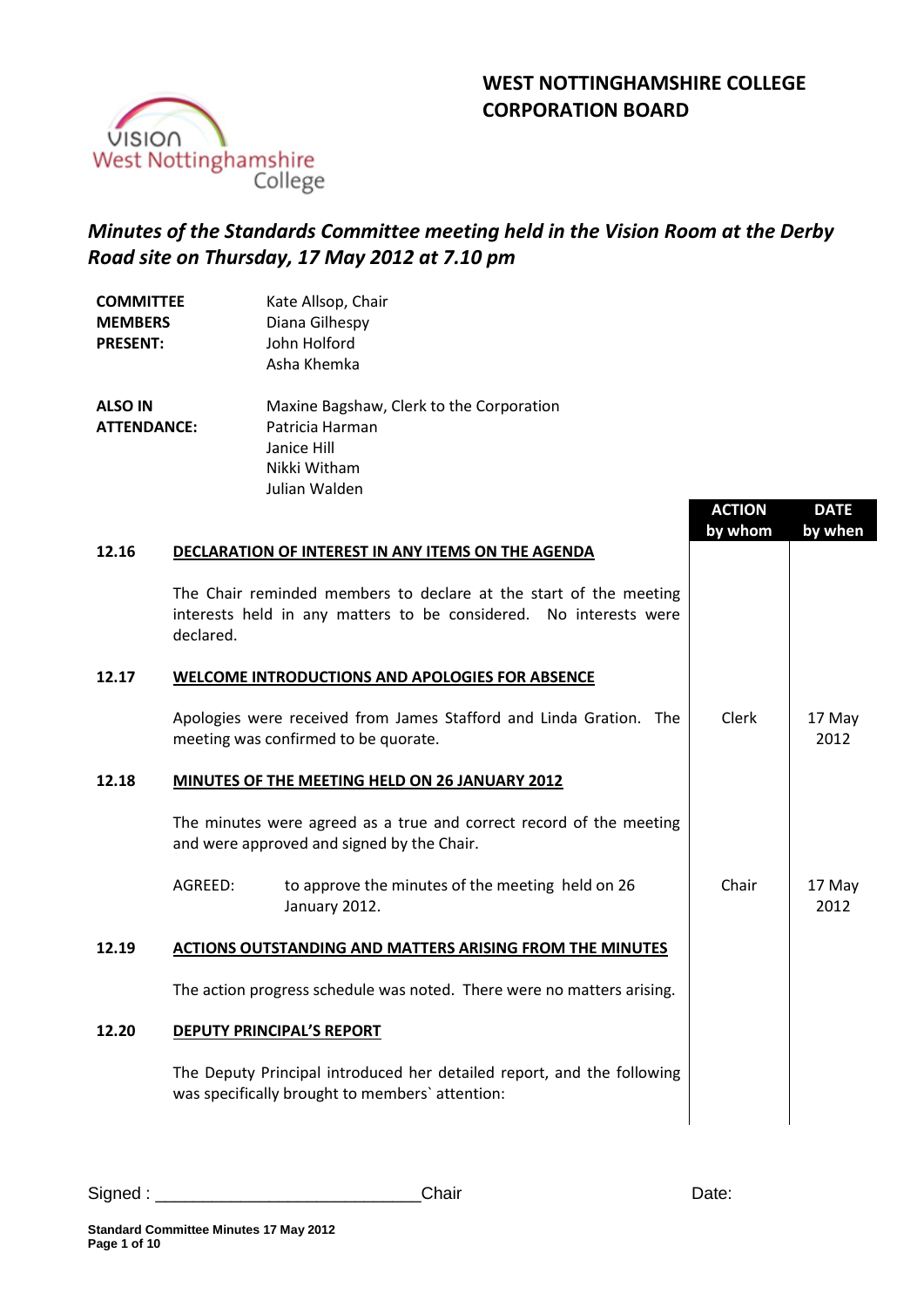- The College made the decision to seek a new validating partner for some of the provision currently with LMU, rather than move all provision to the University of Derby. The new validating partner for the College is Birmingham City University. Members` attention was drawn to the data table at paragraph 2.2.4, which shows the awards currently with LMU and the proposed validating partner changes. It was noted that, at this stage, validation would not be sought for three of the foundation degrees, as going forward, a market for these awards is not envisaged. The Computing Foundation degree will be replaced with HND Computing Qualificaitons which better meets the needs of learners and aligns with the suite of HNDs already offered in the School of Learning.
- The development of the parntership with Birmingham City University (BCU), is progressing well and the next stage of the validation process will be a two stage event at the College, which will focus on institutional approval for the College to be a partner of the University, and the second stage will be validation of the specific programmes. The provisional date for this event is week commencing 11 June 2012. Members were assured that, if partnership arrangments with BCU were delayed, then the College has been given assurance that it can enrol students with LMU for one further year, as a fall back position.
- The College was involved in the University of Derby's Ofsted inspection of initial teacher education in February 2012 and, as a patner college, of particular note is the fact that grade 1 was awarded for the sub grade 'to what extent does the training assessment ensure that all trainees progress to fill their potential, given their ability and starting points'. Information from the University of Derby confirms that this is the only grade 1 awarded in this area in the past year for initial teacher training at a higher education institution. All agreed that this was a very positive picture.
- Ofsted consultation  $-\Delta$  good education for all contains proposals for amended inspection arrangements for maintained schools and academies, further education and skills, and initial teacher education from September 2012. It was noted that the consultation period closed on 3 May 2012, and that the College had completed a response document.

AGREED: to note the update provided.

# **12.21 RETENTION REPORT**

The Director Curriculum & Standards introduced this item and drew members` attention to her report, where the following was particularly noted:

 There has been an overall decrease of 0.96% in withdrawals compared to March 2011, even though the number of enrolments has increased.

Signed : \_\_\_\_\_\_\_\_\_\_\_\_\_\_\_\_\_\_\_\_\_\_\_\_\_\_\_\_Chair Date: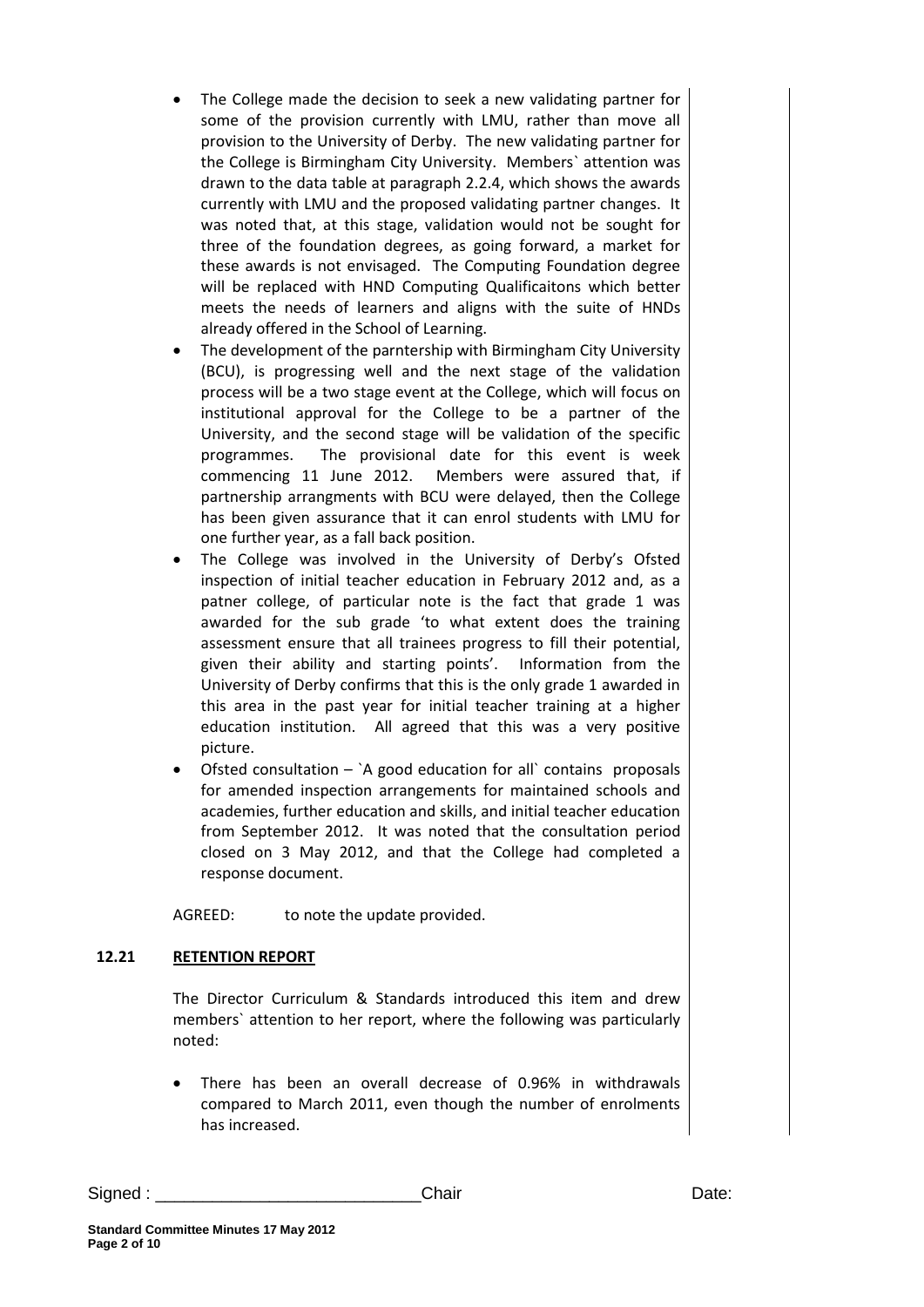- A slightly lower percentage of females have withdrawn from their programme of study, compared to males.
- Withdrawals of learners of other ethnicities have increased by 1.91% from March 2011.
- There is a significant decrease in withdrawals of learners enrolled to a level 4 programme by 18.62%, whilst withdrawals against level 3 programmes, have decreased by 9.2%.
- The College is currently meeting its target retention rate of 92%. Overall retention has risen by 1% compared to the same period in 2010/11.
- Retention has increased by 1% for 16-18 learners and remains static for learners aged 19+.
- Retention for males and females has levelled to 92% as has retention for white british learners, and those of other ethnicity.
- There is a strong focus within Schools of Learning on reducing the number of withdrawals and raising retention.
- Within the corporate strategic risk register for 2011, risk priority 11 data usage, the risk appetite is risk averse.

AGREED: to note the content of the report.

# **12.22 INTERNAL REVIEW PROCESSES – MID YEAR UPDATE**

The Head of Quality & Performance introduced this item and drew members` attention to the detail of her report. The following was specifically noted:

1) Internal Reviews 2011/12

• In total 60 internal reviews are planned throughout 2011/12, these include 7 Schools of Learning, 8 business support areas and 45 employer responsive partner providers.

2) Schools of Learning

- All School of Learning reviews had been completed by 12 October 2011.
- Schools of Learning internal reviews focussed upon weaker performing provision.
- Outcomes of the reviews were used to build quality, teaching, learning and performance projects, which will support the School of Learning`s capacity to improve.

3) Business Support Areas

The business support internal reviews will commence in the summer term of 2012. The internal reviews will focus upon the College core values. Outcome of the internal reviews will provide valuable evidence and business support self-assessment.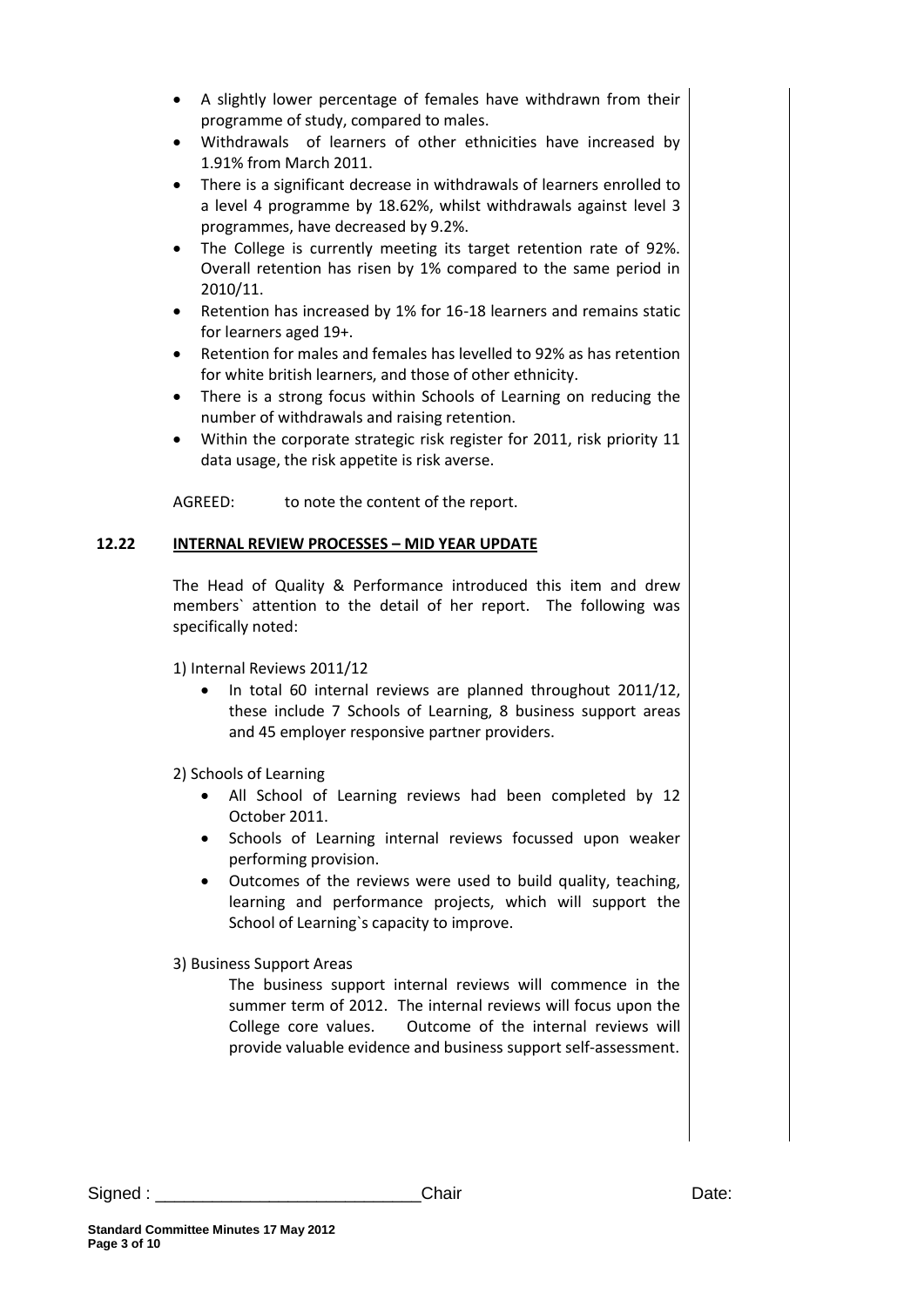|                | 4) Employer Responsive Partners<br>20 reviews have been completed to date, 25 reviews have<br>confirmed dates for completion. Established partner providers<br>with outstanding performance, will receive a desk based internal<br>review.                                                                                                                                                                                                                                                                                                                                                                                                                                                                                                                                                                                                                                                                                                                                                                                                                                                                                                                                                                                                                                                                                                                                                                                                                                                                                                                                                                                    |                |                 |
|----------------|-------------------------------------------------------------------------------------------------------------------------------------------------------------------------------------------------------------------------------------------------------------------------------------------------------------------------------------------------------------------------------------------------------------------------------------------------------------------------------------------------------------------------------------------------------------------------------------------------------------------------------------------------------------------------------------------------------------------------------------------------------------------------------------------------------------------------------------------------------------------------------------------------------------------------------------------------------------------------------------------------------------------------------------------------------------------------------------------------------------------------------------------------------------------------------------------------------------------------------------------------------------------------------------------------------------------------------------------------------------------------------------------------------------------------------------------------------------------------------------------------------------------------------------------------------------------------------------------------------------------------------|----------------|-----------------|
|                | 5) Outcomes<br>Improvement plans have been developed by each Management<br>Team and shared by the Review Team Leader. The Management<br>Teams will evaluate and measure the impact of the<br>improvement plan in the self-assessment report 2011/12.<br>Reviews of the internal review reports indicate that each School<br>and partner provider have different strengths and a different<br>range of issues to address. There are some reccurring themes<br>and Management Teams have been advised where they could<br>potentially work jointly to make improvements. The review<br>process has enabled Heads of School and Business Support<br>Managers to work across other Schools of Learning and other<br>Business Support areas in the College, providing an excellent<br>opportunity for the exchange of ideas and good practice.<br>In general discussion, it was felt that the College could<br>demonstrate the 'impacts' of the improving processes, and<br>particularly in relation to partner reviews, with a clear focus on<br>student surveys and retention. Governors did question how this<br>Committee can better flag up key risk areas/trends/patterns so<br>that these can be top priority discussion items at meetings. The<br>Head of Quality & Performance confirmed that she prepares a<br>high level QIP which identifies key themes and progress made to<br>address any issues, it was agreed that this would be provided<br>and reviewed at the next meeting.<br>Members' attention was drawn to appendix A, which provides details of<br>the findings of the review teams under the headings of: | Head of<br>Q&P | 12 July<br>2012 |
| a)<br>b)<br>c) | Initiatives and activities to support improvements,<br>Areas for development, and<br>Recommendations for further improvements.                                                                                                                                                                                                                                                                                                                                                                                                                                                                                                                                                                                                                                                                                                                                                                                                                                                                                                                                                                                                                                                                                                                                                                                                                                                                                                                                                                                                                                                                                                |                |                 |
| provision.     | Members were assured that improvement plans have been developed<br>by each Management Team and shared with the Review Team Leader. It<br>was acknowledged that the reviews provide a detailed and focussed<br>approach, providing the Management Teams with objectives and<br>findings which they are able to use as a basis for improving all aspects of                                                                                                                                                                                                                                                                                                                                                                                                                                                                                                                                                                                                                                                                                                                                                                                                                                                                                                                                                                                                                                                                                                                                                                                                                                                                     |                |                 |
| AGREED:        | to note the update provided.                                                                                                                                                                                                                                                                                                                                                                                                                                                                                                                                                                                                                                                                                                                                                                                                                                                                                                                                                                                                                                                                                                                                                                                                                                                                                                                                                                                                                                                                                                                                                                                                  |                |                 |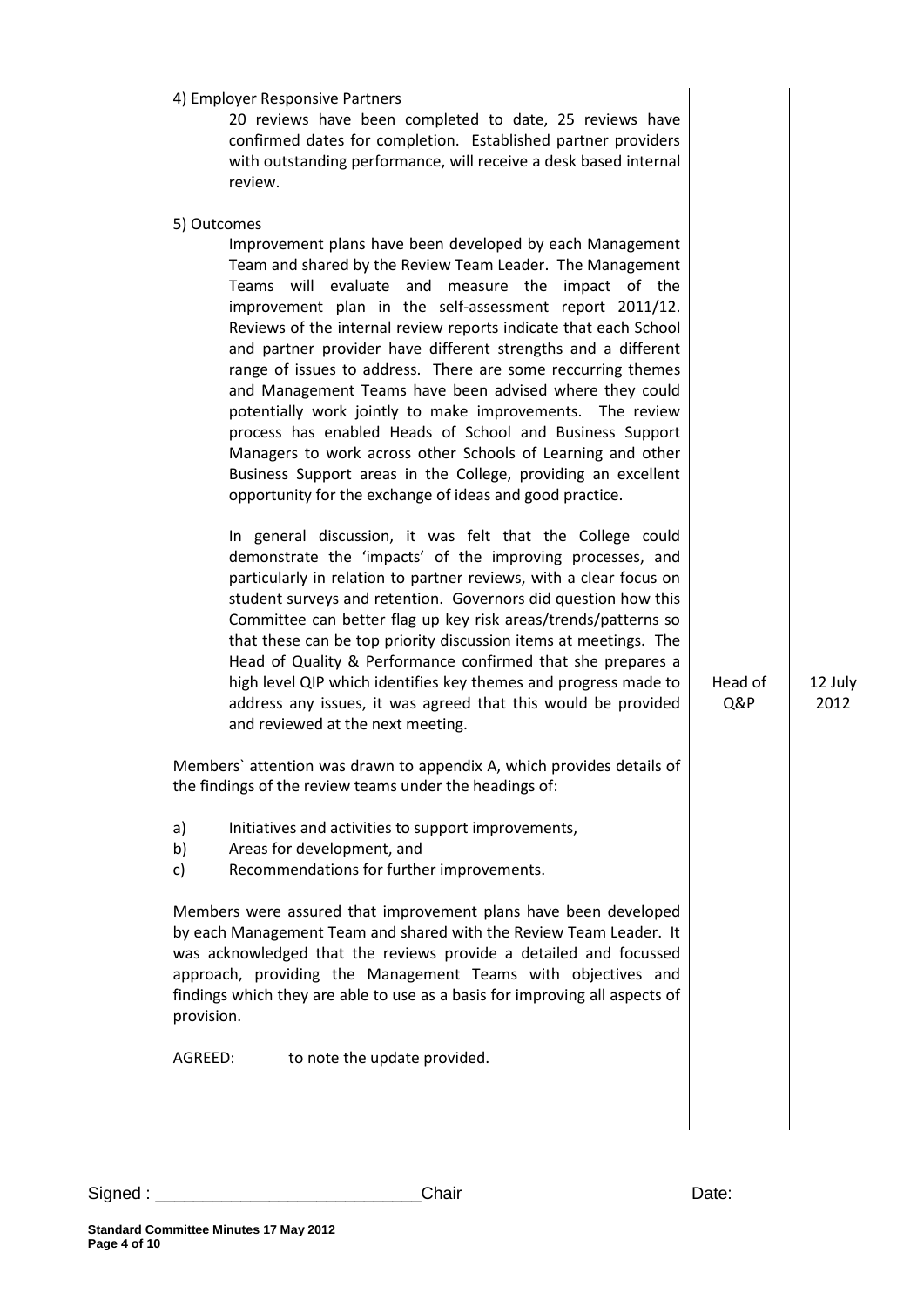#### **12.23 TEACHING & LEARNING REPORT**

The Head of Quality & Performance introduced this item and confirmed that the purpose of her report was to advise the Committee of the outcomes of the graded teaching and learning observation process for 2011/12. It was acknowledged that her report focuses upon On Campus School of Learning observations and Off Campus Provider observations for the period from September 2011 to 23 March 2012, key points to note were:

- 337 College staff have been identified as requiring an observation 2011/12, alongside re-observations of staff following a grade 3 or 4 at their initial observation.
- To the 23 March 2012, 270 observations have been completed, and a further 110 observations have been planned up to end of June 2012 (this includes re-observations).
- The overall grade percentage good or better, is 84%, this should be compared with the same period in 2010/11 which was 89%, and 2009/10 which was 82%.
- There has been a decrease in the percentage of observations graded outstanding. The bar that Ofsted expects staff to reach is ever reaching higher, with greater expectations for individualised learning, which enables every student to make maximum progress, is present in all sessions.
- 179 partner provider assessers and trainers have been identified for graded observations by the College team throughout 2011/12, this will be continuously reviewed throughout the year to ensure that lesson observations are completed where required.
- To March 2012, 86 graded partner observations have been completed, compared with 35 at the same stage last year. 47 observations have been planned through to the end of May 2012.
- Of these observations for 2011/12, 65% is the percentage good or better, this should be compared with 43% for the same period in 2010/11. It was agreed that this was a tremendous increase on previous years, but that there is still work to be done.
- 27 observations have been completed by low risk partners, who have been supported to undertake their own graded teaching and learning observations by the Quality, Teaching, Learning and Performance Department. All observations are moderated by members of the Quality, Teaching, Learning and Performance Department. Of these low risk partners, the percentage good or better is 63%.

Members generally discussed partner provision and the observations, and whilst acknowledging that it was an improving position, it was felt that there was still work to be done. The Principal confirmed that as approximately 50% of College funding is received from Employer Responsive provision, there is a need to get the quality of teaching and learning to the same grade profile as the remainder of the College. Members did not under-estimate the size of this challenge, and taken in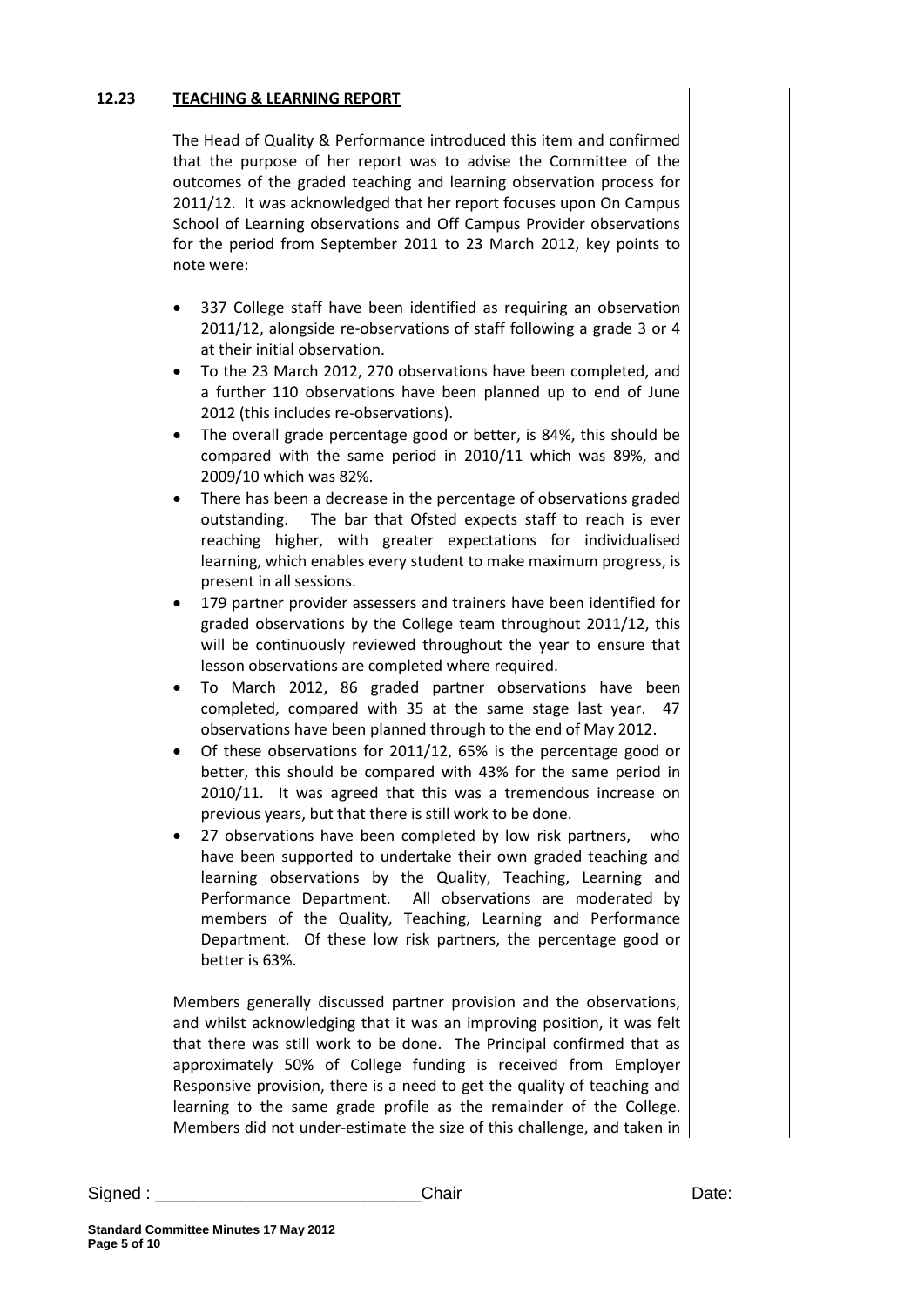the context that for some partners, this was the first time they have ever been observed, it was agreed that it was a learning process for all. In general terms, members were advised that all partners are very responsive to ongoing support, and it is a very collaborative approach to bringing about improvements.

AGREED: to note the update provided.

#### **12.24 HE ACADEMIC STANDARDS COMMITTEE**

The Deputy Principal introduced her report and confirmed that key agenda items discussed at the HE Academic Standards Committee were:

- Recruitment for 2012/13. The student number control for 2012/13 for full time entrants has been confirmed at 211. In 2011/12, the Student number control was 206. 227 applications have been received, with 67 offers of places made and 41 acceptances received.
- The impact of the new fee regime on students moving from part time HNC to HND programmes was discussed. HND students will be classed for funding purposes, as new full time entrants, and therefore incur the fee of £5500. This has been reviewed with the Deputy Principal/Director of Finance and a lower fee agreed for progressing students for 2012/13.
- Feedback on progression boards was noted, no issues arising.
- National student survey the College set a target response rate of 89%, with a minimum of 70%. At the date of the meeting, a 65% reposnse rate had been achieved, students had until 12 April 2012 to complete this survey. It was noted that full survey results will not be published until the end of the academic year. At the end of the survey period a response of 81% had been achieved compared to 76% in 2011.
- The annual monitoring schedule was discussed and how this linked to the FE self-assessment process.
- The exit strategy from Leeds Metropolitan University was outlined and the validating of programmes with the University of Derby and Birmingham City University.
- The positive feedback from the University of Derby Ofsted inspection of initial teaching training was noted.

In general terms, members were advised that applications for HE places were looking positive, but that the reality may be that the College struggles to hit full target and this will be solely related to the impact of increased fees introduced.

AGREED: to note the update provided.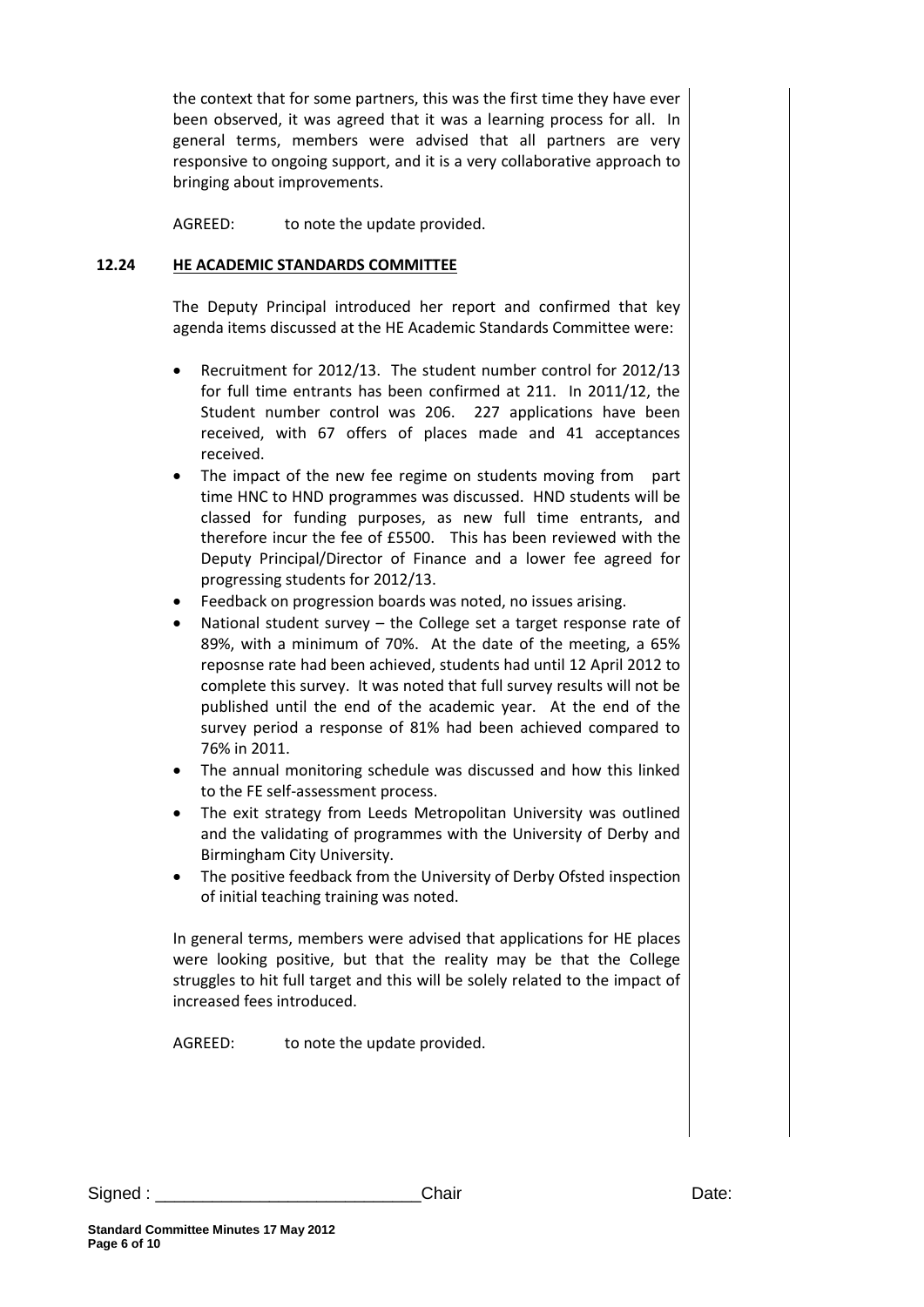#### **12.25 LEARNER VOICE REPORT**

The Director: Curriculum and Standards introduced this item and provided an update on the national learner survey. She confirmed that a total of 1137 learners took part in the national learner survey 2010/11. It was noted that the College learner satisfaction rating rose from 8.4 to 8.6 (this is out of a mark of 1 to 10). Outcomes for the overall areas surveyed, showed a middle range of scores compared with other FE colleges and all organisations surveyed. An average score of 8+ was achieved for all areas surveyed, with the score of 9 from 'respect from staff'. Two areas identified for improvement as a result of this survey are:

- a) prior information, and
- b) what to do next.

Members reviewed the scores given and noted that, in general terms, adults showed a higher level of satisfaction rates than 16-18 learners. It was acknowledged that this was against the expected trend, as it is usually the case that adult learners are more demanding. Governors felt that it was important that clarity and an explanation be given as to why youngsters are not responding as positively as envisaged, as in isolation, this was an unusual trend.

AGREED: to note the udpate provided.

#### **12.26 SAFEGUARDING UPDATE**

The Deputy Principal introduced this item and drew the following to members` attention:

- The student induction survey includes the statement 'I feel safe in College'. 3149 students responded to this statement, with 98% of respondents agreeing that they felt safe. This places the College in the upper quartile when compared nationally with the ratings of 119 providers, with 415,000 respondents. All Governors agreed that this was an excellent achievement.
- All individual comments relating to the survey have been analysed and addresed.
- The reporting for partner providers in relation to all aspects of safeguarding has improved and is now more consistent. Penalties will be in place for non-compliance with the College's safeguarding requirements.
- Good progress has been made against the safeguarding development plan since this was reported at the January 2012 meeting.
- The safeguarding development plan with annotated progress to date was noted as an appendix to the report
- All safeguarding incidents, whether College based or with partner provision have been dealt with promptly and to a satisfactory conclusion.

| Signed | Chair | Date: |
|--------|-------|-------|
|        |       |       |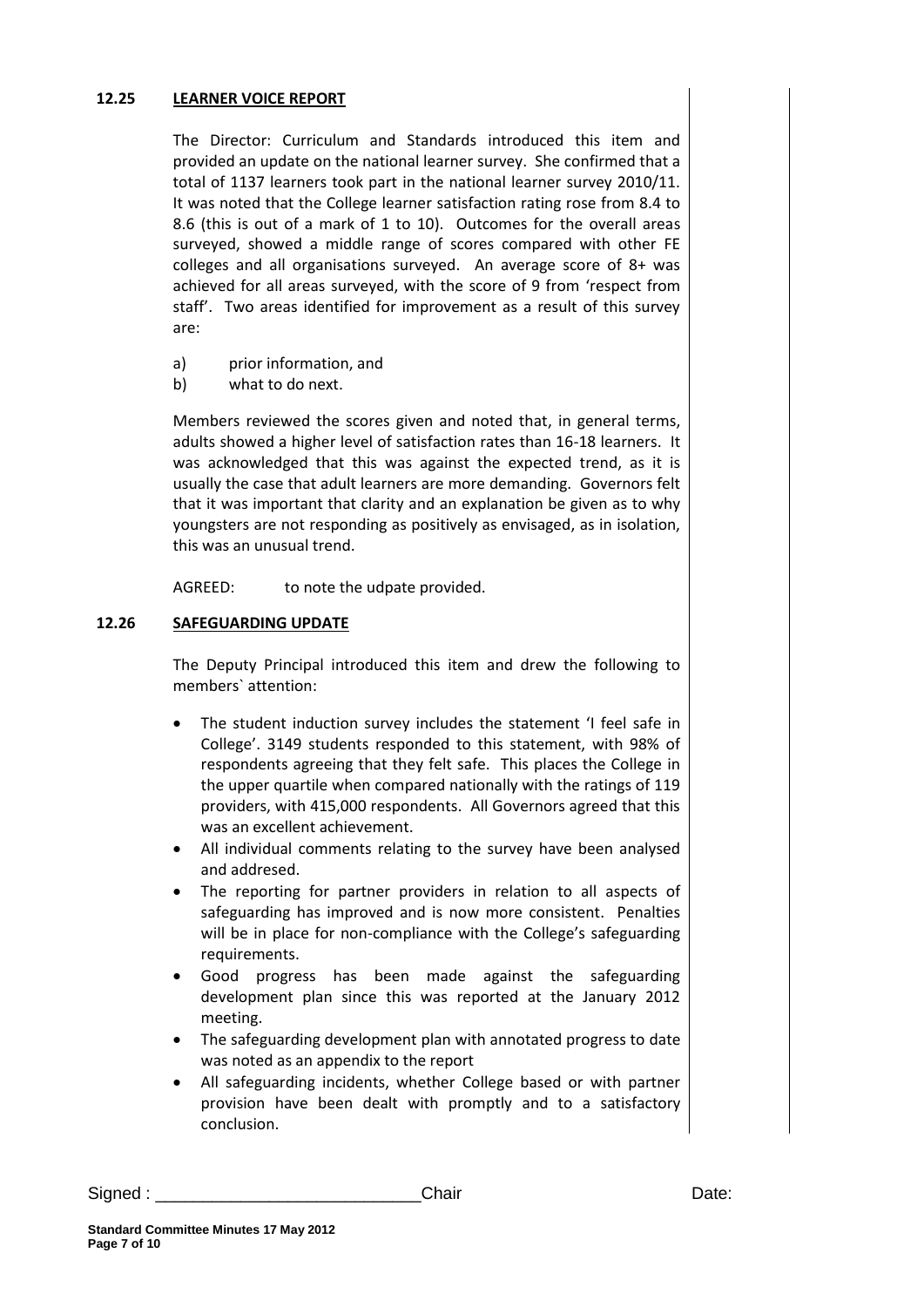One additional point noted was the fact that the students now have an opportunity to report incidents through a reporting button on Learnernet. All comments made are picked up and addressed through usual tracking activities.

The Link Governor for Safeguarding, Diana Gilhespy, confirmed that she had been able to undertake the LSIS online training.

AGREED: to note the update provided.

#### **12.27 DESTINATIONS REPORT – INTENDED & ACTUAL**

The Director Curriculum & Standards introduced this report and confirmed that information relating to learners intended destinations was collected on completion of their course 2010/11, the following was specifically brought to members` attention:

- The highest proportion of students 36% progressed on to another, normally higher FE course at Vision West Nottinghamshire College.
- 28% of students progessing to HE enrolled on a HE programme with Vision West Nottinghamshire College.
- Students progressing to full time employment have increased by 59.7%
- In both categories (16-18, 19+) the highest percentage of learners progressed to another FE course at Vision West Nottinghamshire College.
- The data shows very similar comparisons between male and female destinations.
- Learners who are of other ethnicity comprise 7% of the data.
- Progression to full time employment is 5.1% higher for white british students.
- Most students have achieved their intended destination.

Of particular interest to the Committee was the dramatically increased percentage number of learners who have progressed to employment.

AGREED: to note the udpate provided.

#### **12.28 EQUALITY & DIVERSITY DATA REPORT AND REVISED EQUALITY SCHEME**

The Director of Communications, Marketing and Learner Engagement introduced this item and confirmed that the College has statutory duties under the Equality Act 2010, part of which include the production of a single equality scheme and the publication of equality data. She confirmed that colleges were required to publish data by 31 January 2012, and as a result, the data included in her report was uploaded to the College's website on 31 January 2012.

In terms of equality data, the following key points were specifically brought to members` attention:

Signed : \_\_\_\_\_\_\_\_\_\_\_\_\_\_\_\_\_\_\_\_\_\_\_\_\_\_\_\_Chair Date: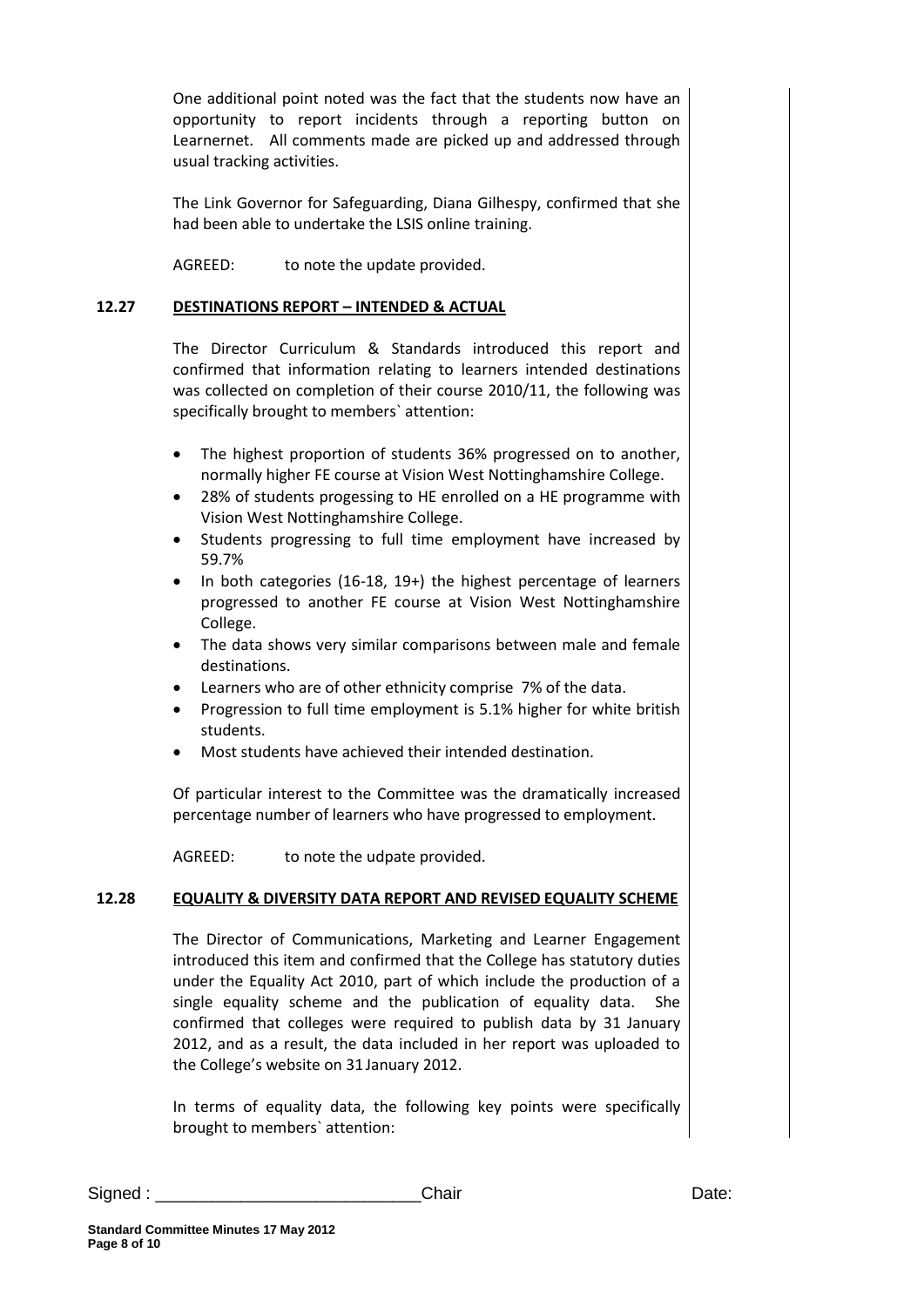- There are no significant issues arising for analysis of employee data. A lot of positive work has been done over the past year to improve both the College`s BME and disability staffing profile.
- At cross College level there are no significant issues in relation to student data, and the College closed a 12% achievement gap between BME and white students. However, when we drill down into the data, there is a 5% achievement gap at 16-18 between white and white other students, and at 16-18 level 3, a 6% achievement gap between those students who have declared a disability and those who have not.
- In terms of the first issue, further work has been done with the Schools of Learning and the College has identified a large majority of the students at 16-18 falling under the white other category, are from Eastern European origin. Further work is being undertaken to ascertain whether language may form a barrier to achievement for these students and whether additional ESOL support, alongside their main programme, would be of benefit.
- In real terms, it was estimated that there are approximtely 104 students who fall within this category.
- In terms of the second issue, there is a large proportion of level three students who declare a disability but do not receive additional support. The ALS Team is currently investigating whether students have refused support when offered, and what we can further do to support these students to succeed.
- The College has agreed that it would not include the following characteristics in its mass data collection exercise - marital status, sexual orientation and religious belief, maternity, pregnancy and gender reassignment.

Members agreed that, on the whole, the data trends were showing improvements. Members reviewed the revisions to the Equality Scheme and were happy to make recommendations to the Board regarding its approval.

# AGREED to:

- a) Note the update provided and
- b) Recommend that the Corporation Board approve the revisions to the Equality Scheme.

# **12.29 FE CHOICES**

The Deputy Principal introduced this report and confirmed that Framework for Excellence has been rebranded the Further Education Public Information Framework, and the website rebranded FE Choices. She explained, as was the case with Framework for Excellence, that it is often difficult to compare data as data is recorded for differing years, and that a number of colleges have undetermined scores because a low number of percentage learners were contacted and therefore a score was not awarded. It was felt that in general terms the processes